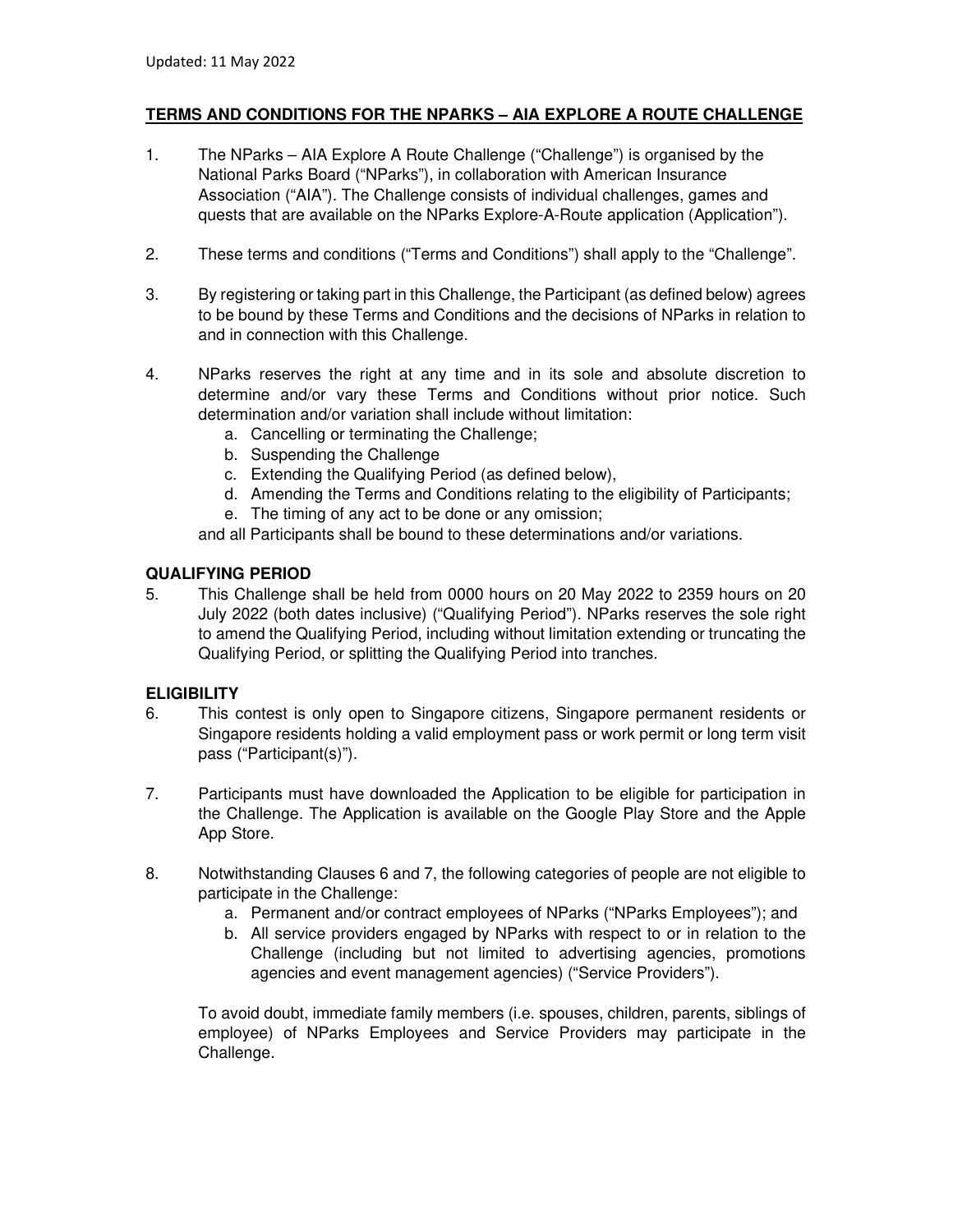# **PARTICIPATION**

9. With every unique download of the Application, each Participant shall be given one (1) chance to participate in the Challenge. For the purposes of these Terms and Conditions, a "unique download" shall mean the first time that the Application is downloaded on a new device. Subsequent downloads of the Application on a device on which the Application has been installed previously shall not be counted for the purposes of counting the number of chances to participate in the Challenge.

## **PRIZES**

- 13. The prizes available to be won at the conclusion of the Challenge are:
	- a. Grand Lucky Draw Prizes:
		- i. Three (3) units of 13" MacBook Air laptop valued at S\$1,449.00 (Recommended Retail Price) (each a "Grand Lucky Draw Prize" and collectively, the "Grand Lucky Draw Prizes");
		- ii. The Grand Lucky Draw Prizes shall be won by three (3) unique Participants.
	- b. Consolation Lucky Draw Prizes:
		- i. Ten (10) units of Fitbit Sense watch valued at S\$418.00 (Recommended Retail Price)(each a "Consolation Lucky Draw Prize and collectively, the "Consolation Lucky Draw Prizes");
		- ii. The Consolation Lucky Draw Prizes are to be won by ten (10) unique Participants.
	- c. Voucher Lucky Draw Prizes:
		- i. One hundred (100) units of Decathlon shopping vouchers, valued at \$50 per unit (each a "Voucher Lucky Draw Prize" and collectively, the "Voucher Lucky Draw Prizes");
		- ii. The Voucher Lucky Draw Prizes are to be won by one hundred (100) unique Participants

(where the Grand Lucky Draw Prizes, the Consolation Lucky Draw Prizes and the Voucher Lucky Draw Prizes shall collectively be known as "Lucky Draw Prizes").

14. A Participant who wins any of the Lucky Draw Prizes shall be known as a "Winner", and Participants who win any of the Lucky Draw Prizes shall collectively be known as "Winners".

# **PRIZE WINNING**

- 15. To win a Voucher Lucky Draw Prize, a Participant must complete any three (3) challenges in a row (i.e. either a vertical, horizontal or diagonal) on the Challenge Board.
	- a. Every completed row on the Challenge Board will earn a Participant one (1) chance to win a Voucher Lucky Draw Prize.
	- b. The maximum number of rows that a Participant can complete is eight (8) rows, which equates to a maximum of eight (8) chances that a Participant can accumulate in order to win a Voucher Lucky Draw Prize.
	- c. Participant must take a selfie with the event standee at each of the challenge start point using the in-app camera feature for proof of presence.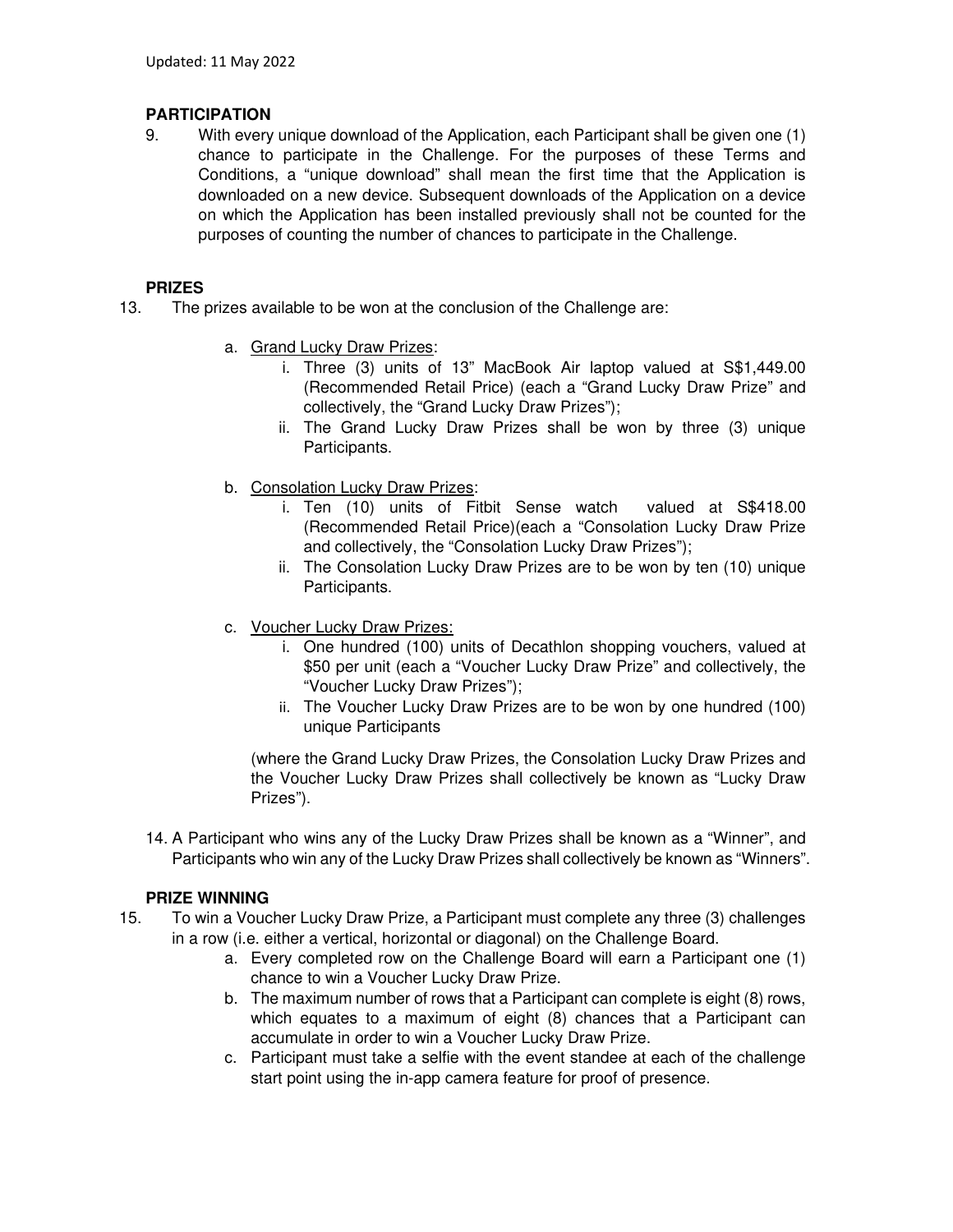- d. The winners of the Voucher Lucky Draw Prizes will be selected at random, at the Singapore Botanic Gardens, 1 Cluny Road, Singapore 259569 by representatives from NParks, on the following dates:
	- i. 20 Jun 2022 ("the First Lucky Draw Date"); and
	- ii. 20 Jul 2022 ("the Second Lucky Draw Date").
- e. NParks reserves the rights to amend the Lucky Draw Dates at its sole and absolute discretion.
- 16. To win a Grand Lucky Draw Prize or a Consolation Lucky Draw Prize, a Participant must complete all nine (9) challenges, as stated on the in-app event Challenge Board in the Application.
	- a. To complete each of the nine (9) challenges, the Participant must;
		- i) Clock the required distances indicated on each challenge on the Challenge Board using the app's "Phyll my Trail feature", which is a trail mapping/recording feature.
		- ii) Participant must take a selfie with the event standee at each of the challenge start point using the in-app camera feature for proof of presence.
	- b. The Winners of the Grand Lucky Draw Prizes and the Consolation Lucky Draw Prizes will be selected at random by NParks on the Second Lucky Draw Date at the Singapore Botanic Gardens, 1 Cluny Road, Singapore 259569.
- 17. Winners of the Lucky Draw Prizes shall be contacted within four (4) weeks of the Second Lucky Draw Date.
- 18. NParks reserves the right to, at any time and in its sole and absolute discretion,
	- a. change the mechanics or gameplay through which the Lucky Draw Prizes may be won;
	- b. replace and/or substitute any of the Lucky Draw Prizes with any other item of a similar or lesser value; and/or
	- c. change any aspect of the Challenge, including the Challenge Board;

and further reserves the right to do so without reference to the Participant and/or the Winners.

- 19. In this respect, NParks endeavours to determine the winner of the Lucky Draw Prizes during the First Lucky Draw Date and the Second Lucky Draw Date. However, NParks reserves the right in its sole and absolute discretion to determine the winners of the Lucky Draw Prizes on another date, time and/or at another venue or to conduct the Challenge (including the selection of the winner of the Lucky Draw Prizes) by any other mode and under such circumstances as NParks may deem appropriate.
- 20. Winners of the Lucky Draw Prizes shall be notified through:
	- a. An email sent to the email address provided by the users' registered account via the NParks Explore A Route (NEAR) Mobile App; and/or
	- b. Ordinary post; and/or
	- c. An announcement via the NParks Website and/or Facebook page.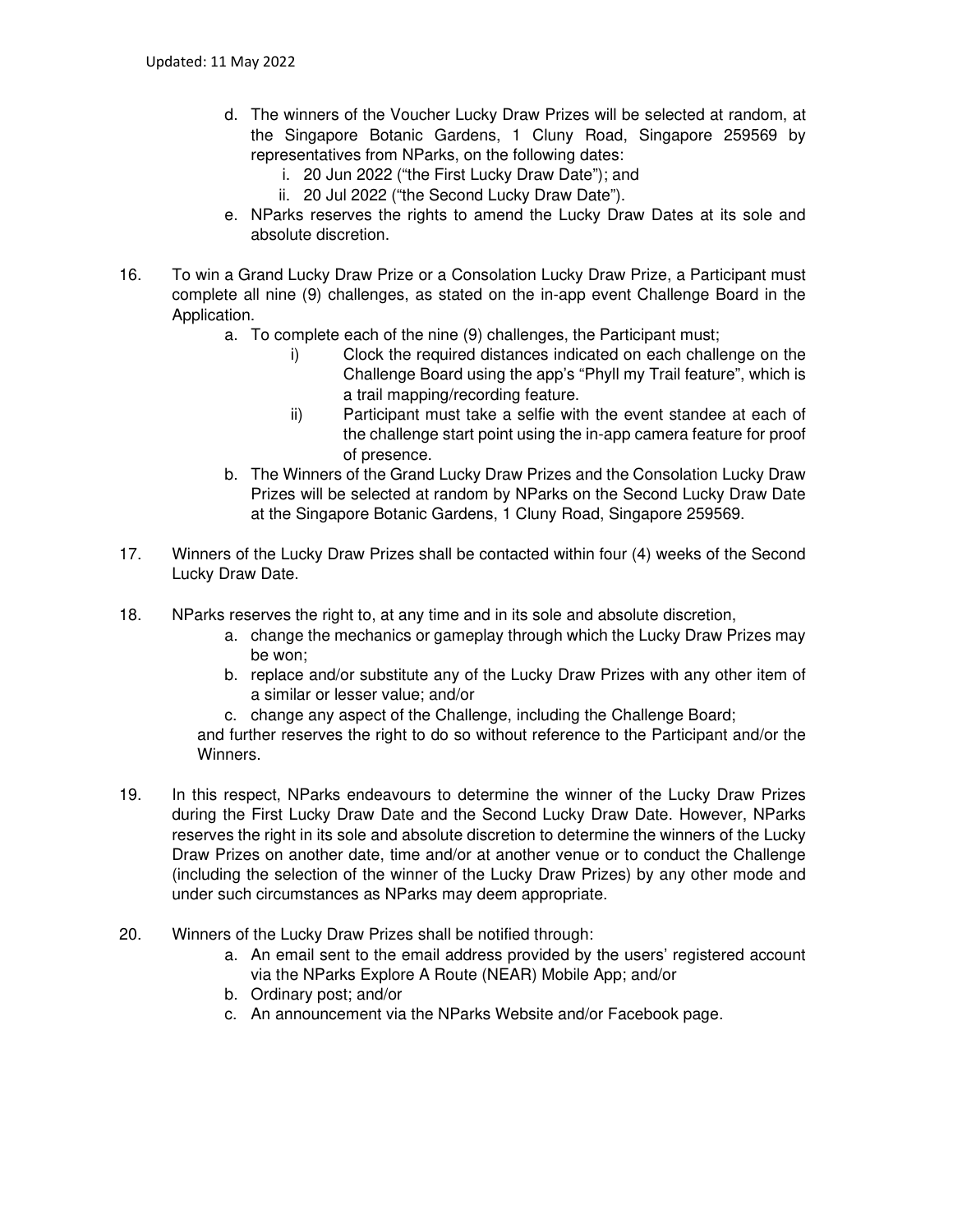### 21. Prize collection

- a. Grand Lucky Draw Prizes and Consolation Lucky Draw Prizes: The collection of the Grand Lucky Draw Prizes and Consolation Lucky Draw Prizes by the Winners will be at Singapore Botanic Gardens, 1 Cluny Road, Singapore 259569, at such date and time as notified by NParks in writing to the Winners.
- b. Voucher Lucky Draw Prizes: The Voucher Lucky Draw Prizes will be mailed out to the Winners through registered mail for physical voucher or email if it is an evoucher.
- 22. Winners from the Voucher Lucky Draw are eligible to take part in the Grand Lucky Draw to stand a chance to win the Grand Lucky Draw or the Consolation Prize as long as the criteria stated in Clause No.16 has been fulfilled.
- 23. Each Winner can only win one type of Lucky Draw Prize during the Grand Lucky Draw, i.e. a Grand Lucky Draw Prize or a Consolation Lucky Draw Prize.
- 24. If any winning Participant is subsequently disqualified after selection of the winner(s), but before the distribution of the Grand Prize, Consolation Prize and/or the Grocery Shopping Voucher Prize, NParks reserves the right at any time and in its sole and absolute discretion, to replace the said winner(s) with (a) reserve and/or substitute winner(s).
- 25. In the event that NParks discovers that:
	- a. a Winner is not entitled to participate in the Challenge; and/or
	- b. a Winner is subsequently disqualified from participating in the Challenge, including but not limited to instances of cheating by the Winner to win the Lucky Draw Prizes;

then NParks, in its sole and absolute discretion, reserves the right to:

- c. forfeit the respective Lucky Draw Prize awarded to the Winner; and/or
- d. reclaim the respective Lucky Draw Prize after it has been awarded to the Winner;

and

- e. subsequently choose a reserve or substitute Winner; and/or
- f. donate the Lucky Draw Prizes as the case may be;
- g. reuse the Lucky Draw Prizes for other competitions and contests that NParks may organise; and/or

h. use the Lucky Draw Prizes in any other way or manner as NParks sees fit; and shall do so without further reference or indulgence to the Participants and/or the Winners (whether winning or not).

- 26. A Winner whose Lucky Draw Prize has been forfeited shall not be entitled, in any form or manner, to any payment, compensation or any substitute prize(s) whatsoever from NParks.
- 27. The Lucky Draw Prizes are:
	- a. non-transferable; and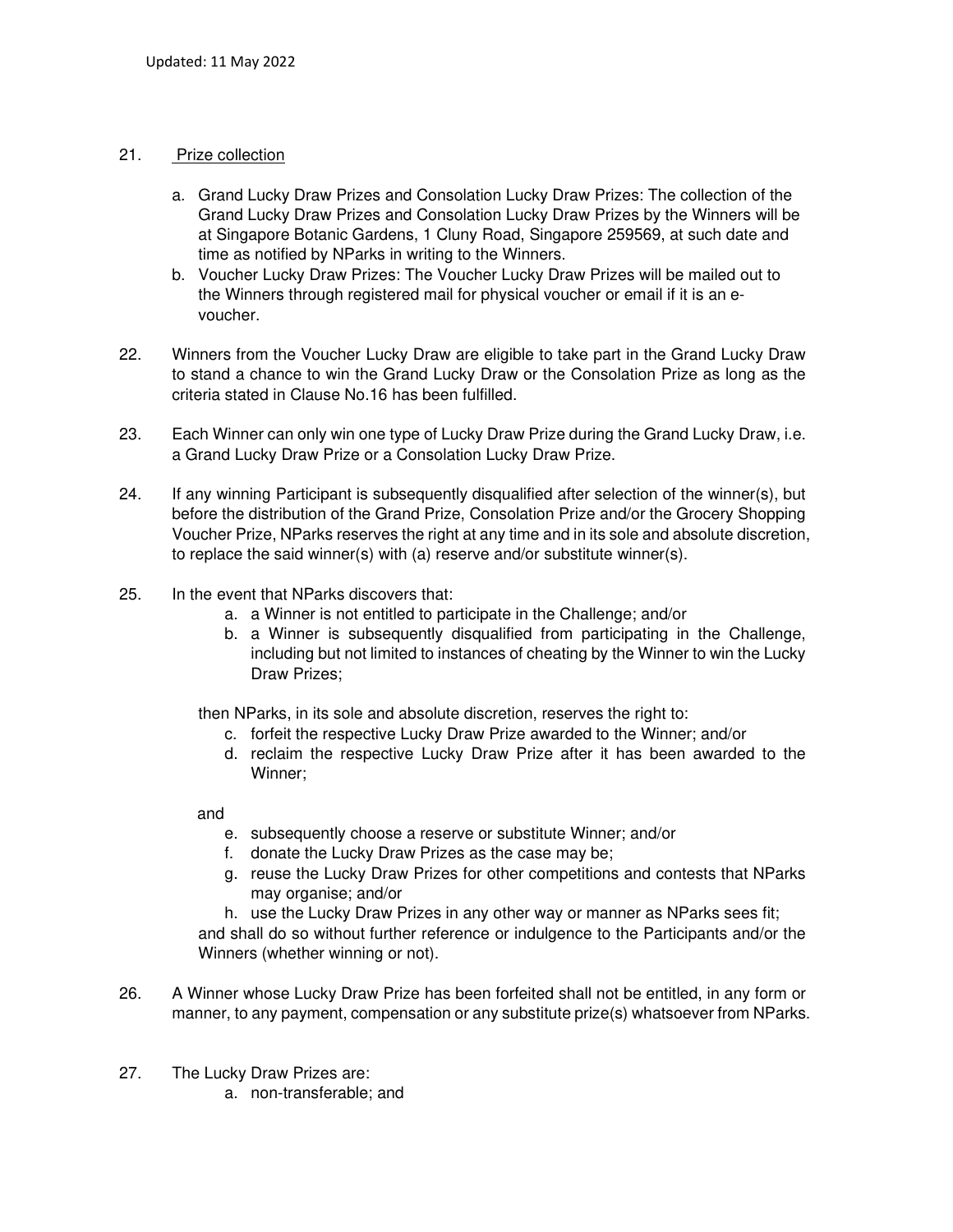- b. not exchangeable for cash, credits or any other item or otherwise (whether partially or wholly).
- 28. The Winners shall be responsible for all costs arising out of or related to the collection and/or use of the prizes, insofar as these are not specifically indicated as part of the prizes. NParks shall not entertain any correspondence relating to any claim related to the collection and/or use of the prizes.
- 29. To avoid doubt, NParks' decision at all stages of the Challenge is final, and no enquiries, appeals (verbal, written or otherwise) shall be entertained.
- 30. It shall be deemed that all Participants (including all Winners) have accepted and will abide by any and all decisions made by NParks concerning the Challenge and the award of Prizes, these Terms and Conditions, the rules, regulations and procedures relating to the Challenge and all other matters relating to the Challenge.

### 31.

### **PERSONAL DATA**

- 32. By participating in the Challenge, the Participants (including all Winners) shall be deemed to have consented to the collection, use and disclosure of his or her name, identification / passport number and/or likeness (including any image or voice of the Winners) for editorial and/or marketing and/or promotional purposes, without any payment and/or compensation due to the Participants (including Winners) (except where specifically prohibited by law).
- 33. The copyright and all other intellectual property rights residing in the personal information set out in clause 29 shall vest solely and absolutely in NParks.
- 34. The personal information submitted by the Participant may be shared between the Government of the Republic of Singapore (including its ministries, departments, organs of state) and public authorities (including statutory boards) ("Public Service Entities"), in order to conduct the Challenge in the most efficient and effective way, unless such sharing is prohibited by law.
- 35. The personal information submitted by the Participant will not be shared with entities which are not Public Service Entities, except if we are required to share the Personal Data in order to provide the Services and/or the Application to you by operation of law.

### **MEDIA**

36. Winning participants from the event shall not, without the prior written approval of NParks, speak to any members of the media nor give any interviews or comments relating to the Challenge.

### **GENERAL**

37. A person who is not a party to any agreement governed by these Terms and Conditions shall have not have any rights under the Contracts (Right of Third Parties) act to enforce any terms of such an agreement.